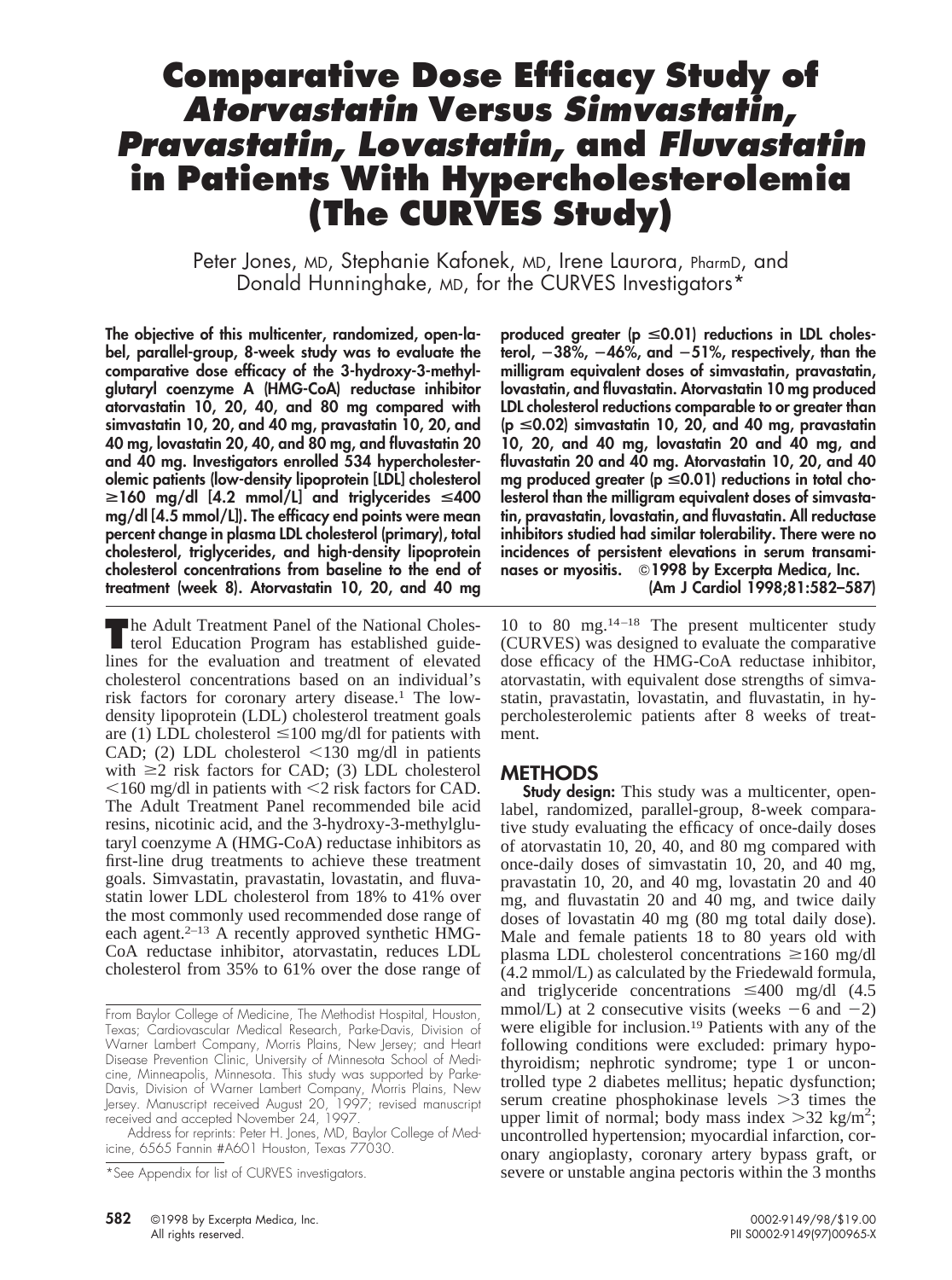before the study; known hypersensitivities to HMG-CoA reductase inhibitors; or significant abnormalities that the investigator believed could compromise the patient's safety or successful participation in the study. Medications known to effect lipid levels, interact with study medications, or effect clinical laboratory parameters (erythromycin, anticoagulants, isotretinoin, immunosuppressive agents, lipid-regulating drugs, systemic steroids) were not allowed during the study.

Eligible patients were instructed to follow the step 1 diet for 6 weeks before randomization and throughout the duration of the study. After dietary stabilization, patients who qualified were randomized to 1 of 15 treatment groups, as described above, and were treated for 8 weeks. All study medication was taken according to recommended dosing. The study was performed using a common protocol at 34 sites. An appropriate institutional review board at all sites approved the protocol and all patients signed written informed consent.

**Laboratory methods:** Using standardized procedures, Medical Research Laboratories, Highland Heights, Kentucky, performed lipid and clinical laboratory measurements for all sites. The laboratory was certified for standardization of lipid analyses as specified by the Standardization Program of the Centers for Disease Control and Prevention and the National Heart, Lung, and Blood Institute.<sup>20</sup> After patients fasted overnight (minimum of 12 hours), blood was drawn in evacuated tubes containing ethylenediaminetetraacetic acid (1 mg/ml). Total plasma cholesterol and triglycerides were determined enzymatically with the Hitachi 747 analyzer (Boehringer Mannheim Diagnostics, Indianapolis, Indiana).21 Plasma high-density lipoprotein (HDL) cholesterol was determined enzymatically after LDL and very low density lipoprotein cholesterol were selectively removed from the plasma by heparin and manganese chloride precipitation.22 LDL cholesterol concentration was estimated by the Friedewald formula.19 Fibrinogen was measured by immunonephelometry using an antiserum to human fibrinogen (BNA-100 Behring Diagnostics, Westwood, Massachusetts) in EDTA plasma stored at 70°C before analysis.

**Safety:** To monitor safety, complete clinical laboratory determinations were obtained at screening, randomization, and the end of the active treatment period. Physical examinations were performed at the beginning and end of the study. Adverse events were recorded at each clinic visit. Serum transaminases and creatinine phosphokinase concentrations were determined at every study visit and as deemed necessary by the investigator.

**Statistical methods:** Sample sizes were calculated based on the 2-sided Dunnett's test with a significance level of 5% and a standard deviation of 13% to detect differences in LDL cholesterol reductions of 8% (e.g., simvastatin 10 mg vs atorvastatin 10 mg) to 24% (e.g., fluvastatin 40 mg vs atorvastatin 40 mg) between atorvastatin and other reductase inhibitors at each dose level with at least 80% power.<sup>23</sup> The sample size in each treatment arm varied greatly due to the large range of differences in lipid-lowering efficacy between atorvastatin and the other reductase inhibitors. Sample sizes were inflated by 5% for enrollment targets to allow for potential dropouts.

The intent-to-treat analysis performed for all efficacy end points included all randomized patients with post-treatment efficacy data for the primary efficacy end point of percent change in LDL cholesterol from baseline to week 8, and the secondary efficacy end points of percent change from baseline to week 8 in total cholesterol, triglycerides, and HDL cholesterol. Baseline was defined as the mean of measurements at week  $-2$  and week 0 (randomization).

For each lipid parameter, the percent change was analyzed using an analysis of covariance model to test the treatment effect while controlling for baseline lipids. The least-squares means and mean square error from this model were used to compare atorvastatin with other reductase inhibitors at each dose level using Dunnett's procedure to fix the dose-wise type I error rate at 5%.23 An analysis of variance model was used to test the assumption of no treatment-by-baseline lipid interaction.

Comparison between the least-squares means from the analysis of covariance model were used to evaluate (post hoc) the effect of each reductase inhibitor at all dose levels compared with atorvastatin 10 mg and atorvastatin 20 mg.

Safety was assessed among all patients receiving study medication using adverse events (coded using a modified COSTART dictionary) and clinical laboratory assessments. Particular attention focused on the presence of myopathy or elevated serum transaminase levels because these conditions have been associated with the use of reductase inhibitors.<sup>24</sup>

## **RESULTS**

Patient characteristics: Of the 534 patients randomized to treatment, 518 patients completed the study. Sixteen patients (3%) withdrew before the end of the study: 8 because of adverse events, 4 for personal reasons, and 4 who were lost to follow-up. The intentto-treat analysis included 522 patients who provided post-treatment efficacy data. Fifty-nine percent of patients (307) were men and 41% (215) were women; 90% (469) were white. Mean age was 55 years (range 20 to 80), and 17% of patients had established CAD.

**Effects on serum lipids:** Mean baseline LDL cholesterol concentrations ranged from 192 to 244 mg/dl (5.0 to 6.3 mmol/L) and were similar across treatment groups (Table I). When given once daily in equivalent (mg) doses, atorvastatin 10, 20, and 40 mg produced greater ( $p \le 0.01$ ) reductions in LDL cholesterol than simvastatin, pravastatin, lovastatin, and fluvastatin (Figure 1). Atorvastatin administered once daily at 80 mg reduced LDL cholesterol by 54%, whereas lovastatin administered as 40 mg twice daily reduced LDL cholesterol by 48%. This difference was not statistically significant ( $p = 0.17$ ) (Table II).

Atorvastatin 10 mg produced greater ( $p \le 0.02$ ) reductions in LDL cholesterol than simvastatin 10 mg,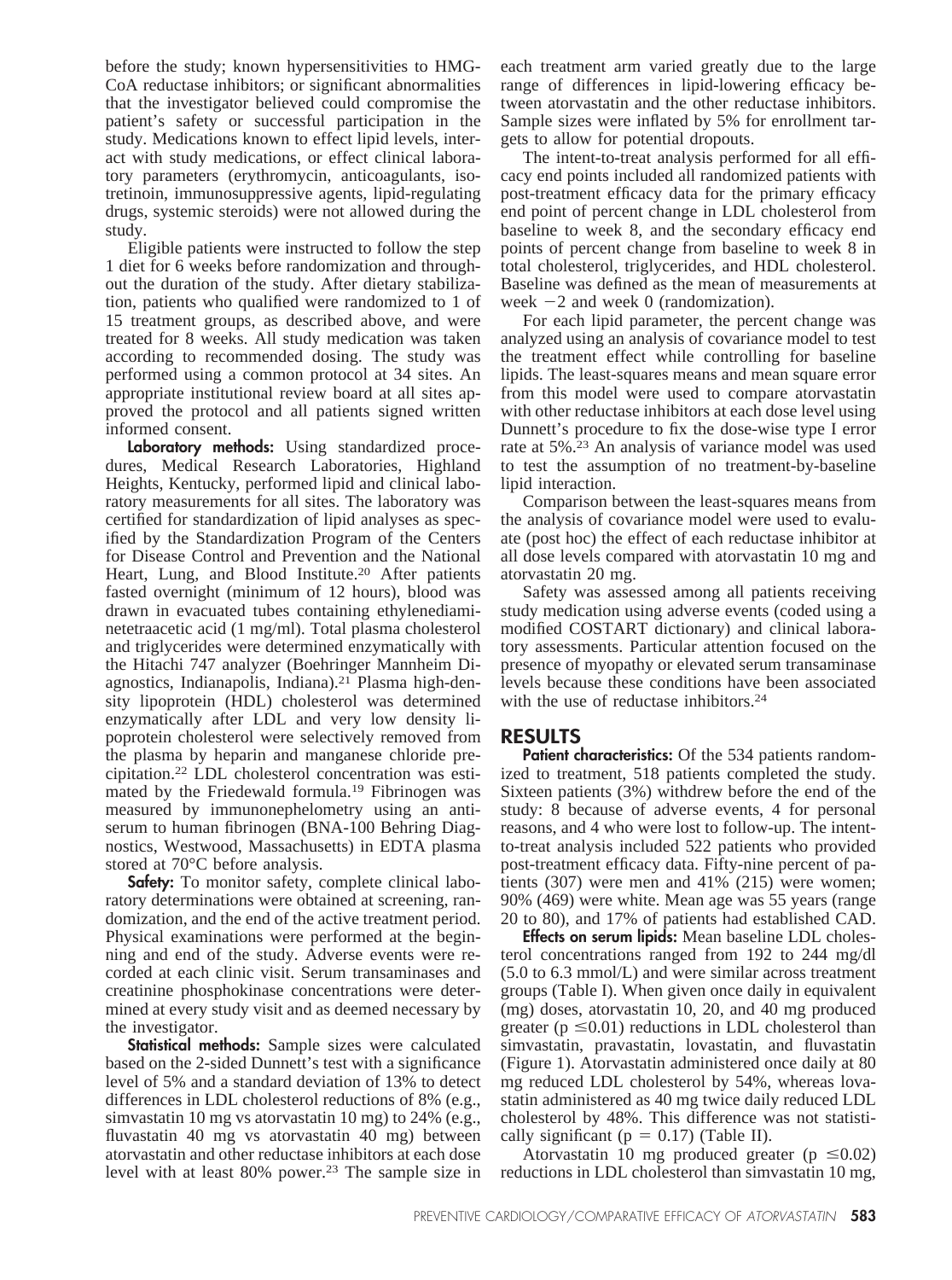| Treatment    | Dose $(mg)$ | Number of Patients | <b>Total Cholesterol</b> | Triglycerides | <b>HDL</b> Cholesterol | LDL Cholesterol |
|--------------|-------------|--------------------|--------------------------|---------------|------------------------|-----------------|
| Atorvastatin | 10          | 73                 | 298 (7.72)               | 169 (1.91)    | 51 (1.33)              | 213 (5.52)      |
| Pravastatin  | 10          | 14                 | 309 (8.00)               | 176 (1.98)    | 49 (1.26)              | 226 (5.83)      |
| Simvastatin  | 10          | 70                 | 289 (7.48)               | 157 (1.78)    | 51 (1.31)              | 207 (5.36)      |
| Atorvastatin | 20          | 51                 | 297 (7.68)               | 172 (1.94)    | 49 (1.28)              | 213 (5.51)      |
| Pravastatin  | 20          | 41                 | 315(8.14)                | 147 (1.66)    | 48 (1.25)              | 237 (6.14)      |
| Simvastatin  | 20          | 49                 | 313 (8.09)               | 159 (1.79)    | 51 (1.32)              | 230 (5.95)      |
| Fluvastatin  | 20          | 12                 | 322 (8.34)               | 188 (2.12)    | 49 (1.26)              | 236 (6.10)      |
| Lovastatin   | 20          | 16                 | 334 (8.63)               | 192 (2.17)    | 51 (1.32)              | 244 (6.32)      |
| Atorvastatin | 40          | 61                 | 286 (7.40)               | 153 (1.73)    | 50 (1.29)              | 206 (5.32)      |
| Pravastatin  | 40          | 25                 | 299 (7.73)               | 172 (1.94)    | 49 (1.28)              | 215 (5.57)      |
| Simvastatin  | 40          | 61                 | 300 (7.77)               | 173 (1.95)    | 47 (1.20)              | 219 (5.66)      |
| Fluvastatin  | 40          | 12                 | 275 (7.12)               | 173 (1.95)    | 49 (1.26)              | 192 (4.97)      |
| Lovastatin   | 40          | 16                 | 301 (7.79)               | 172 (1.94)    | 49 (1.26)              | 219 (5.65)      |
| Atorvastatin | 80          | 10                 | 296 (7.65)               | 150 (1.69)    | 53 (1.37)              | 213(5.51)       |
| Lovastatin   | 80          | 11                 | 306 (7.90)               | 200 (2.26)    | 47 (1.21)              | 219 (5.66)      |



**FIGURE 1. Percent reduction in low-density lipoprotein cholesterol (LDL-C) after 8 weeks of treatment with atorvastatin (**F**), simvastatin (**'**), pravastatin (**}**), lovastatin (**■**), and fluvastatin (**E**). \*p** <**0.01 versus atorvastatin at mg equivalent doses; † p** <**0.02 versus atorvastin 10 mg; ‡ p** < **versus atorvastin 20 mg.**

pravastatin 10 and 20 mg, lovastatin 20 and 40 mg, and fluvastatin 20 and 40 mg (Table III). Atorvastatin 20 mg produced greater ( $p \le 0.01$ ) reductions in LDL cholesterol than simvastatin 10, 20, and 40 mg, pravastatin 10, 20, and 40 mg, lovastatin 20 and 40 mg, and fluvastatin 20 and 40 mg (Table III).

As with LDL cholesterol, atorvastatin 10, 20, and 40 mg produced greater ( $p \le 0.01$ ) reductions in total cholesterol than simvastatin, pravastatin, lovastatin, and fluvastatin at milligram-equivalent doses (Table II). The effects on triglycerides were not different between atorvastatin and the other reductase inhibitors except at the 40-mg dose when atorvastatin produced greater (p  $\leq$ 0.05) reductions in triglycerides than the 40-mg doses of simvastatin, pravastatin, lovastatin, and fluvastatin (Table II). Effects on HDL cholesterol, ranging from 3.0% to 9.9%, were not different between atorvastatin and the other reductase inhibitors except at the 40-mg greater ( $p \le 0.05$ ) elevations in HDL cholesterol than atorvastatin (Table II). **Safety:** The overall frequency

dose when simvastatin produced

of adverse events was similar between treatment groups. Fifty-two patients (10%) reported adverse events that were judged by the investigator to be possibly, probably, or definitely associated with treatment, most of which were mild to moderate in intensity. Of these, the most commonly reported events were myalgia (1.5%), abdominal pain (1.3%), diarrhea (1.1%), flatulence (1%), and nausea (1%). Eight patients withdrew from the study due to adverse events: 2 in the atorvastatin group (1%), 4 in the simvastatin group (2%), and 1 each in the pravastatin (1%) and fluvastatin groups (4%) (Table IV). The adverse

events leading to withdrawal included gastrointestinal complaints, dizziness, depression, myalgia, hypertonia, angina, and back pain.

There were no incidences of persistent (2 measurements within 1 week) elevations in serum transaminases  $>3$  times the upper limit of normal. There were no incidences of elevations in creatine phosphokinase .3 times the upper limit of normal or reports of myopathy in any treatment group. There were no significant changes from baseline in mean fibrinogen levels for any of the reductase inhibitors.

### **DISCUSSION**

The CURVES study is the first trial to compare the lipid-lowering efficacy of all marketed HMG-CoA reductase inhibitors, including the recently approved synthetic HMG-CoA reductase, atorvastatin, across their dose ranges. An open-label design was chosen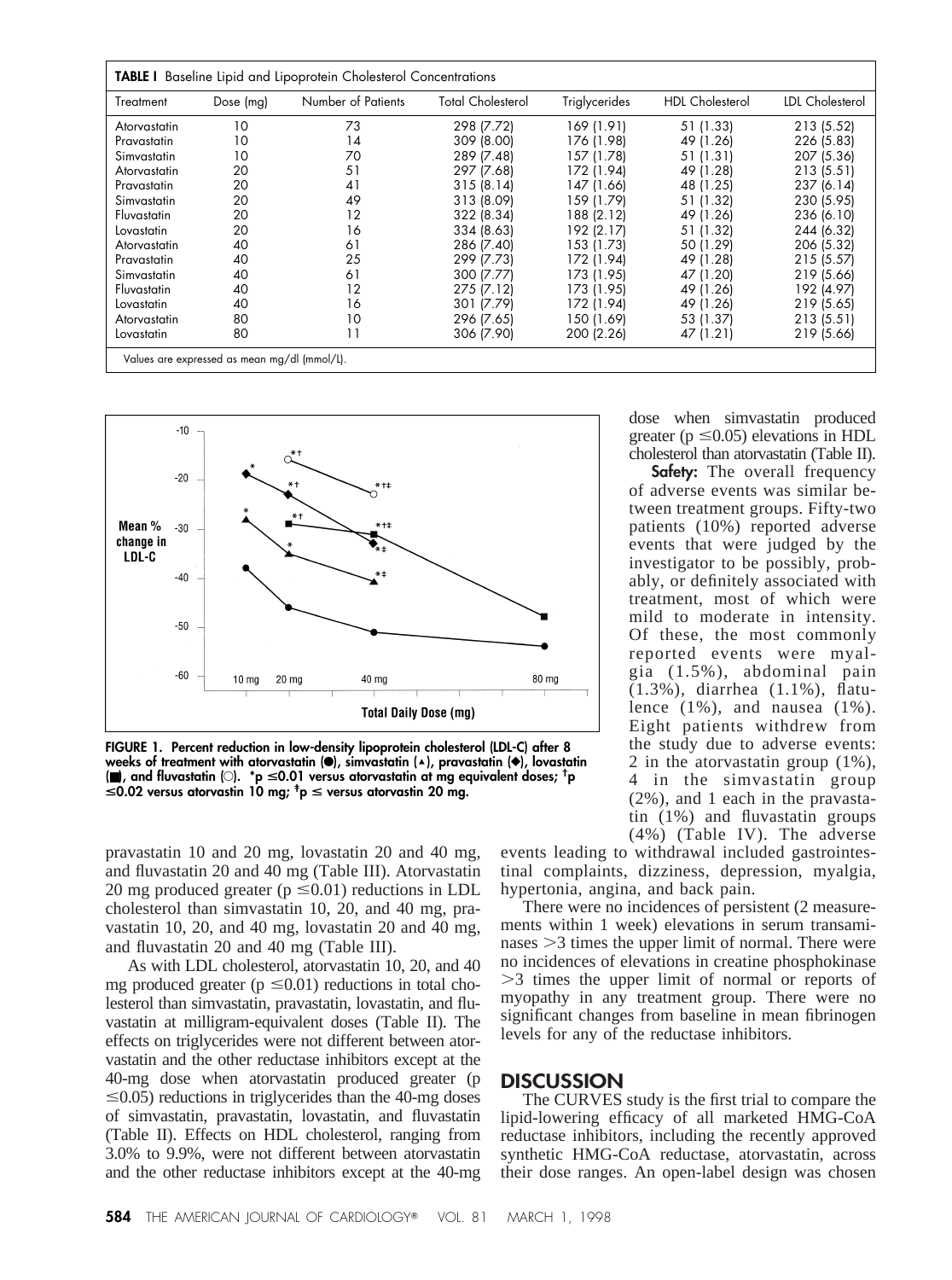| Treatment    | Dose $(mg)$ | Number of Patients | <b>Total Cholesterol</b> | Triglycerides       | <b>HDL</b> Cholesterol | LDL Cholesterol                   |
|--------------|-------------|--------------------|--------------------------|---------------------|------------------------|-----------------------------------|
| Atorvastatin | 10          | 73                 | $-28(9)$                 | $-13(25)$           | 5.5(12)                | $-38(10)$                         |
| Pravastatin  | 10          | 14                 | $-13(12)^{t}$            | 3(46)               | 9.9(13)                | $-19(14)^{t}$                     |
| Simvastatin  | 10          | 70                 | $-21(9)^{t}$             | $-12(30)$           | 6.8(9)                 | $-28(12)^{t}$                     |
| Atorvastatin | 20          | 51                 | $-35(6)$                 | $-20(25)$           | 5.1(11)                | $-46(8)$                          |
| Pravastatin  | 20          | 41                 | $-18(7)^{t}$             | $-15(17)$           | 3.0(8)                 | $-24(9)$ ** $\cdot$ <sup>+</sup>  |
| Simvastatin  | 20          | 49                 | $-26(8)^{t}$             | $-17(22)$           | 5.2 (10)               | $-35(11)**$                       |
| Fluvastatin  | 20          | 12                 | $-13(6)^{\dagger}$       | $-5(32)$            | 0.9(8)                 | $-17(8)$ ** <sup>1</sup>          |
| Lovastatin   | 20          | 16                 | $-21(9)^{t}$             | $-12(23)$           | 7.3(12)                | $-29$ (13)** $\cdot$ <sup>+</sup> |
| Atorvastatin | 40          | 61                 | $-40(8)$                 | $-32(19)$           | 4.8 (12)               | $-51(10)$                         |
| Pravastatin  | 40          | 25                 | $-24(7)^{t}$             | $-10(22)^{t}$       | 6.2(11)                | $-34(9)$ ** $\cdot$ <sup>‡</sup>  |
| Simvastatin  | 40          | 61                 | $-30(10)^{t}$            | $-15(29)^{\dagger}$ | $9.6(13)*$             | $-41(13)**+15$                    |
| Fluvastatin  | 40          | 12                 | $-19(9)^{t}$             | $-13(34)$ *         | $-3.0(10)$             | $-23(10)**77*$                    |
| Lovastatin   | 40          | 16                 | $-23(6)^{\dagger}$       | $-2(27)^{+}$        | 4.6 (13)               | $-31(7)$ ** $77$                  |
| Atorvastatin | 80          | 10                 | $-42(7)$                 | $-25(22)$           | $-0.1(9)$              | $-54(9)$                          |
| Lovastatin   | 80          | 11                 | $-36(6)$                 | $-13(28)$           | 8.0(13)                | $-48(8)$                          |

<sup>†</sup> Atorvastatin 10 mg statistically significantly better (p  $\leq$  0.02).

 $^\ddag$ Atorvastatin 20 mg statistically significantly better (p  $\leq$  0.01).

Values are expressed as mean percent change from baseline.

**TABLE III** Comparison of Percent Change in Low-Density Lipoprotein (LDL) Cholesterol: Atorvastatin 10 and 20 mg Versus All **Treatments** 

| <b>Treatment Group</b> | Dose (mg)                                                   | Number of<br>Patients | Mean* Percent<br>Change from Baseline<br><b>LDL</b> Cholesterol | p Value vs<br>Atorvastatin<br>10 <sub>mg</sub> | p Value vs<br>Atorvastatin<br>20 mg |
|------------------------|-------------------------------------------------------------|-----------------------|-----------------------------------------------------------------|------------------------------------------------|-------------------------------------|
| Atorvastatin           | 10                                                          | 73                    | $-38$                                                           | Referent                                       |                                     |
| Atorvastatin           | 20                                                          | 51                    | $-46$                                                           |                                                | Referent                            |
| Fluvastatin            | 20                                                          | 12                    | $-17$                                                           | 0.0001                                         | 0.0001                              |
| Fluvastatin            | 40                                                          | 12                    | $-23$                                                           | 0.0001                                         | 0.0001                              |
| Lovastatin             | 20                                                          | 16                    | $-29$                                                           | 0.0019                                         | 0.0001                              |
| Lovastatin             | 40                                                          | 16                    | $-31$                                                           | 0.0197                                         | 0.0001                              |
| Lovastatin             | 80                                                          |                       | $-48$                                                           | <b>NS</b>                                      | <b>NS</b>                           |
| Pravastatin            | 10                                                          | 14                    | $-19$                                                           | 0.0001                                         | 0.0001                              |
| Pravastatin            | 20                                                          | 41                    | $-24$                                                           | 0.0001                                         | 0.0001                              |
| Pravastatin            | 40                                                          | 25                    | $-34$                                                           | <b>NS</b>                                      | 0.0001                              |
| Simvastatin            | 10                                                          | 70                    | $-28$                                                           | 0.0001                                         | 0.0001                              |
| Simvastatin            | 20                                                          | 49                    | $-35$                                                           | <b>NS</b>                                      | 0.0001                              |
| Simvastatin            | 40                                                          | 61                    | $-41$                                                           | <b>NS</b>                                      | 0.0083                              |
| *Least-squares mean.   | $NS =$ atorvastatin not statistically significantly better. |                       |                                                                 |                                                |                                     |

for this study because of the impracticality of blinding 15 treatment arms. Efficacy end points were based on objective laboratory measurements.

Atorvastatin 10, 20, and 40 mg produced greater (p  $\leq$ 0.01) reductions in total and LDL cholesterol than the other reductase inhibitors studied at milligramequivalent doses. Atorvastatin 10 mg produced greater  $(p \le 0.02)$  reductions in LDL cholesterol than to simvastatin 10 mg, pravastatin 10 and 20 mg, lovastatin 20 and 40 mg, and fluvastatin 20 and 40 mg. The reduction in LDL cholesterol with atorvastatin 80 mg once daily  $(-54%)$  was numerically, but not statistically, greater than lovastatin administered as 40 mg twice daily  $(-48%)$  in a small sample of 10 and 11 patients, respectively.

The lipid-lowering effects observed in the present study are consistent with those seen in previous comparisons between HMG-CoA reductase inhibitors. Simvastatin 10 to 40 mg produced reductions in LDL cholesterol of 28% to 41%, pravastatin 10 to 40 mg produced reductions in LDL cholesterol of 18% to 34%, lovastatin 20 to 40 mg produced reductions in LDL cholesterol of 25% to 38%, and fluvastatin 20 to 40 mg produced reductions in LDL cholesterol of 18% to  $27\%$ .<sup>2–13</sup> Only the lovastatin 40 mg twice-a-day treatment group had a greater reduction in LDL cholesterol in this study (48%) than anticipated based on the results from a large clinical trial—Expanded Clinical Evaluation of Lovastatin (EXCEL)—in which reductions were reported as 40%.25 The greater than expected LDL cholesterol reductions in this group may be partially explained by the small sample size.

An HMG-CoA reductase inhibitor's efficacy is measured by its ability to lower LDL cholesterol regardless of the amount of drug substance needed to accomplish this result (potency). Atorvastatin, administered in doses of 10 to 80 mg to patients with primary hypercholesterolemia, lowers LDL cholesterol by  $35\%$  to  $61\%$ .<sup>14-18</sup> The present study, in conjunction with previous comparative studies that have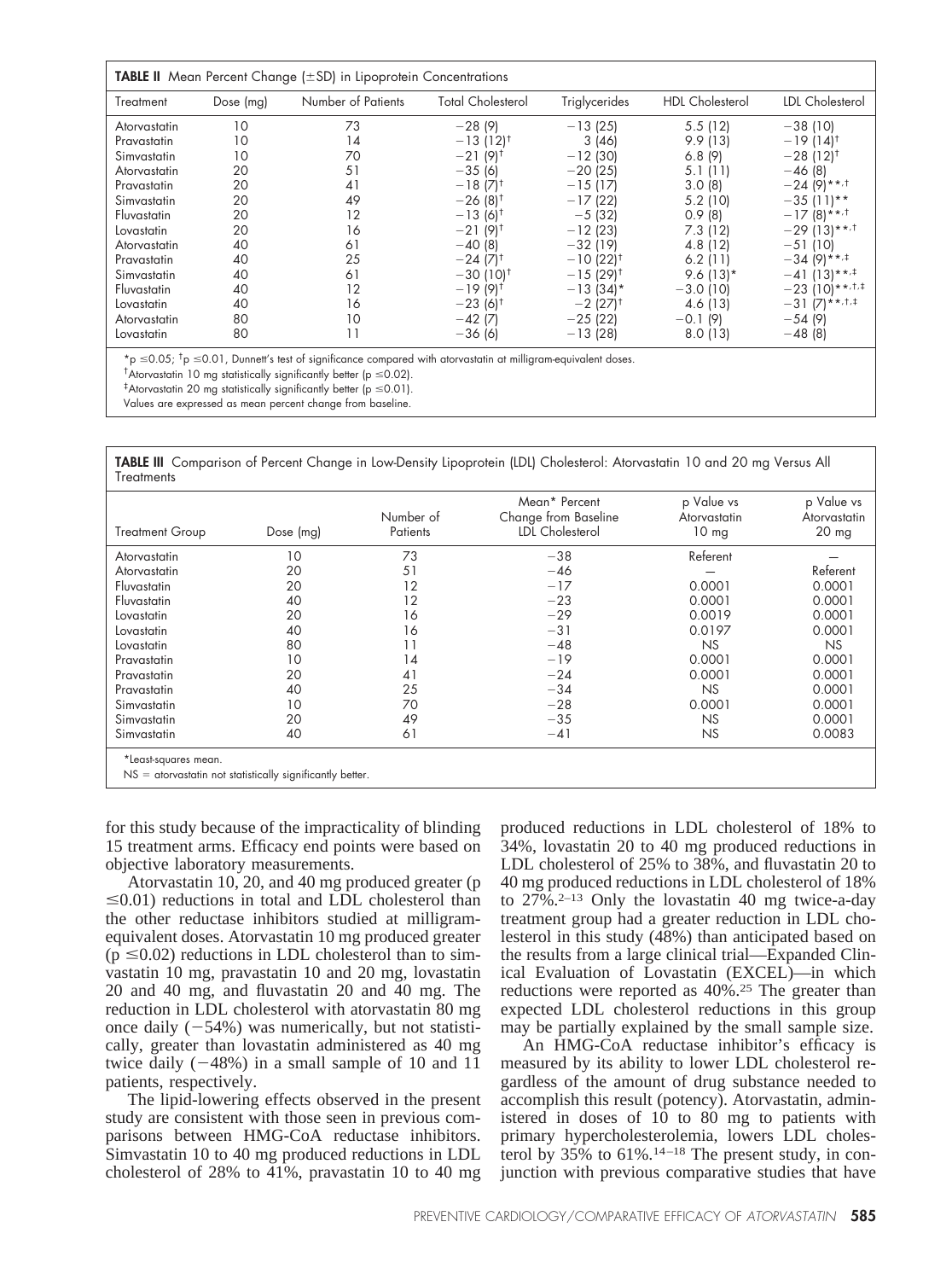| <b>TABLE IV</b> Withdrawals Due to Adverse Events    |              |                    |                                                                |                                                |                         |
|------------------------------------------------------|--------------|--------------------|----------------------------------------------------------------|------------------------------------------------|-------------------------|
| Treatment                                            | Dose<br>(mg) | No. of<br>Patients | No. of<br>Patients<br>Withdrawn<br>Due to<br>Adverse<br>Events | Event(s)                                       | Relation to<br>Therapy* |
| Atorvastatin                                         | 10           | 74                 |                                                                | Abdominal pain/diarrhea                        | Possibly                |
| Pravastatin                                          | 10           | 14                 | 0                                                              |                                                |                         |
| Simvastatin                                          | 10           | 70                 |                                                                | Depression/dizziness                           | Possibly                |
| Atorvastatin                                         | 20           | 51                 |                                                                | Myalgia                                        | Definitely not          |
| Pravastatin                                          | 20           | 42                 | 1                                                              | <b>Dizziness</b>                               | Probably                |
| Simvastatin                                          | 20           | 51                 | $\overline{2}$                                                 | Hypertonia/nausea<br>Abdominal pain/flatulence | Possibly<br>Probably    |
| Fluvastatin                                          | 20           | 12                 | 0                                                              |                                                |                         |
| Lovastatin                                           | 20           | 16                 | 0                                                              |                                                |                         |
| Atorvastatin                                         | 40           | 61                 | 0                                                              |                                                |                         |
| Pravastatin                                          | 40           | 25                 | 0                                                              |                                                |                         |
| Simvastatin                                          | 40           | 61                 |                                                                | Angina                                         | Unlikely                |
| Fluvastatin                                          | 40           | 12                 |                                                                | Back pain                                      | Probably                |
| Lovastatin                                           | 40           | 16                 | 0                                                              |                                                |                         |
| Atorvastatin                                         | 80           | 10                 | 0                                                              |                                                |                         |
| Lovastatin                                           | 80           | 11                 | 0                                                              |                                                |                         |
| *Relation to therapy was judged by the investigator. |              |                    |                                                                |                                                |                         |

included atorvastatin, have clearly established atorvastatin as the most efficacious HMG-CoA reductase inhibitor for lowering LDL cholesterol.16–18

This study was not powered to detect differences in effects on triglycerides. The patient population studied consisted mostly (74%) of patients with elevated cholesterol without elevated triglycerides (mean baseline triglycerides ranged from 147 to 200 mg/dl [1.66 to 2.26 mmol/L]). Atorvastatin 10, 20, and 80 mg produced numerically, but not statistically, greater reductions in triglycerides than the other reductase inhibitors at milligram-equivalent doses, and statistically greater reductions in triglycerides at the 40 mg dose. As with LDL cholesterol, the reductions in triglycerides seen in all of the treatment groups in the present study are consistent with those reported in previous studies. $2^{-18}$ 

Reductase inhibitors are generally well tolerated.24 Clinically important adverse effects of the drugs include increases in serum transaminase concentrations and myositis, with or without complicating rhabdomyolysis. In the present study, no patient in any treatment arm experienced persistent clinically significant increases in serum transaminases. Most cases of significant elevations in serum transaminases have been reported to occur within the first 2 to 5 months of treatment, and the duration of this study (8 weeks) may not have been long enough to detect such cases.<sup>26</sup> In rare instances, severe creatine phosphokinase elevations  $(>=10$  times the upper limit of normal) and myositis have been associated with the use of reductase inhibitors.27 In the present study, no subject experienced creatine phosphokinase concentrations  $>3$ times the upper limit of normal, or myopathy.

**Acknowledgment:** We acknowledge and thank Boston Biostatistics Inc., Framingham, Massachusetts, for their support and efforts related to the conduct of the study and the data analysis.

## **APPENDIX**

**CURVES Investigators:** W. Virgil Brown, MD, Emory University School of Medicine, Atlanta, GA; Arthur Bucci, MD, Mercy Heart Institute, Pittsburgh, PA; David Capuzzi, MD, PhD, Medical College of Pennsylvania, Philadelphia, PA; Albert Carr, MD, Southeastern Clinical Research & Management, Inc., Augusta, GA; Michael Clearfield, DO, University of North Texas, Fort Worth, TX; Stephen Crespin, MD, St. Louis, MO; Paresh Dandona, MD, State University of New York at Buffalo, Buffalo, NY; Michael Davidson, MD, Chicago Center for Clinical Research Inc., Chicago, IL; Fred Faas, MD, John L. McClellan Memorial Veterans Hospital, Little Rock, AR; Keith Ferdinand, MD, Margo Morgan Research Center, New Orleans, LA; Geoffrey S. Ginsburg, MD, PhD, Beth Israel Hospital, Boston, MA; Donald B. Hunninghake, MD, University of Minnesota, Minneapolis, MN; William Insull, MD, Baylor College of Medicine, The Methodist Hospital, Houston, TX; Peter H. Jones, MD, Baylor College of Medicine, The Methodist Hospital, Houston, TX; Stephanie Kafonek,\* MD, The Johns Hopkins University, Baltimore, MD; John P. Kane, MD, University of California, San Francisco, CA; Moti L. Kashyap, MD, Veterans Administration Medical Center, Long Beach, CA; Kent D. Katz, MD, Veterans Administration Medical Center, Long Beach, CA; Robert H. Knopp, MD, University of Washington, Harborview

Medical Center, Seattle, WA; Peter Kwiterovich, MD, The Johns Hopkins University, Baltimore, MD; Andrew J. Lewin, MD, National Research Institute, Los Angeles, CA; Irving K. Loh, MD, Ventura Heart Institute, Thousand Oaks, CA; Charles P. Lucas, MD, William Beaumont Hospital, Birmingham, MI; James M. McKenney, PharmD, National Clinical Research Inc., Richmond, VA; John M. Morgan, Medical College of Pennsylvania, Philadelphia, PA; David T. Nash, MD, Syracuse, NY; Stephen D. Nash, MD, Syracuse, NY; Christopher M. Rembold, MD, University of Virginia, Charlottesville, VA; Lawrence M. Resnick, MD, Veterans Affairs Medical Center, Allen Park, MI; Robert G. Robertson, MD, Emory University School of Medicine, Atlanta, GA; Robert J. Rosenson, MD, Rush-Presbyterian/St. Luke's Medical Center, Chicago, IL; F. Julie Samuels, MD, National Clinical Research Inc., Richmond, VA; Xavier Pi-Sunyer, MD, St. Luke's/Roosevet Hospital Center, New York, NY; Arkady Synhavsky, MD, Kidney Disease & Critical Care, Roseville, MN; Stephen F. Weis, DO, University of North Texas, Forth Worth, TX; Stuart R. Weiss, MD, The San Diego Endocrine & Medical Clinic Inc., San Diego, CA; James H. Zavoral MD, Preventive Cardiology Institute, Fairview Southdale Hospital, Edina, MN; Paul Ziajka, MD, PhD, The Florida Lipid Associates, Orlando, FL; Jean Bergeron, MD, Hotel-Dieu de Quebec, Quebec, Canada; Jacques Genest, MD, Clinical Research Institute of Montreal, Montreal, Quebec Canada; Ruth McPherson, MD, PhD, University of Ottawa Heart Institute, Ottawa, Ontario Canada.

**1.** Expect Panel on Detection, Evaluation, and Treatment of High Blood Cholesterol in Adults. Summary of the Second Report of the National Cholesterol Education Program (NCEP) Expert Panel on Detection, Evaluation, and Treatment of High Blood Cholesterol in Adults (Adult Treatment Panel II). *JAMA* 1993;269:3015–3023.

**2.** Jones PH, Farmer JA, Cressman MD, McKenney JM, Wright JT, Proctor JD, Berkson DM, Farnham DJ, Wolfson PM, Colfer HT, Rackley CE, Sigmund WR, Schlant RC, Arenberg D, McGovern ME. Once-daily pravastatin in patients with primary hypercholesterolemia: a dose response study. *Clin Cardiol* 1991;14:146– 151.

**3.** Illingworth DR, HMG CoA reducatase inhibitors. *Curr Opin Lipidol* 1991;2: 24–30.

**4.** Illingworth DR, Tobert JA. A review of clinical trials comparing HMG CoA reductase inhibitors. *Clin Ther* 1994;16:366–385.

**5.** Weir MR, Berger ML, Weeks ML, Liss CL, Santanello NC, for the Quality of Life Multicenter Group. Comparison of the effects on quality of life and the efficacy and tolerability of lovastatin versus pravastatin. *Am J Cardiol* 1996;77: 475–479.

**6.** The Simvastatin Pravastatin Study Group. Comparison of the efficacy, safety and tolerability of simvastatin and pravastatin for hypercholesterolemia. *Am J Cardiol* 1993;71:1408–1414.

**7.** Simvastatin Pravastatin European Study Group. Comparative efficacy and

<sup>\*</sup>Stephanie Kafonek, MD, is now Senior Director of Cardiovascular Medical Research at Parke-Davis, a Division of Warner-Lambert.